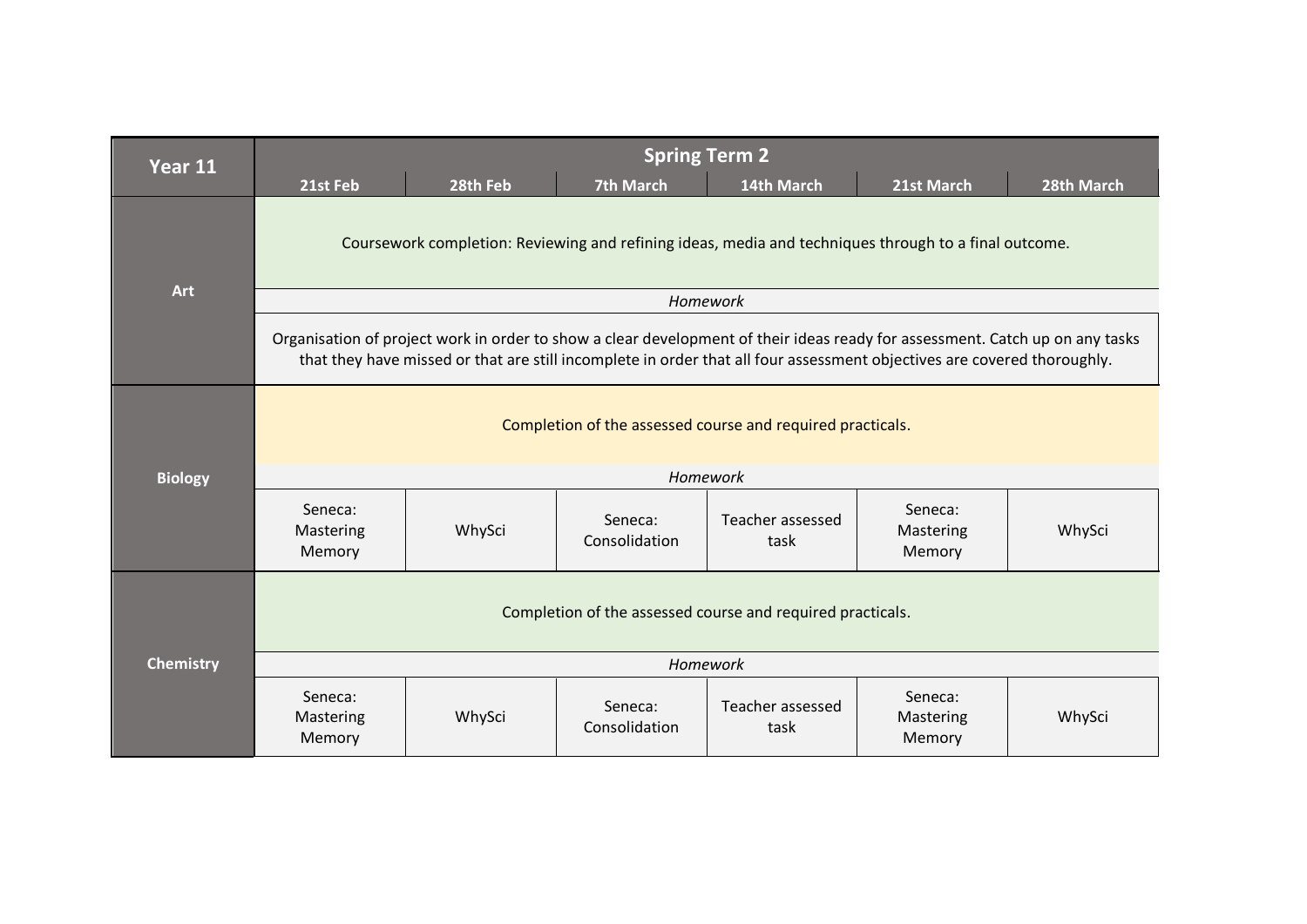|                                    | Reproduction and the responsibilities of parenthood. Antenatal care and preparation for birth.                                                                                                               |                                                                                         |                                                                                         |  |  |  |
|------------------------------------|--------------------------------------------------------------------------------------------------------------------------------------------------------------------------------------------------------------|-----------------------------------------------------------------------------------------|-----------------------------------------------------------------------------------------|--|--|--|
| <b>Child</b><br><b>Development</b> | Homework                                                                                                                                                                                                     |                                                                                         |                                                                                         |  |  |  |
|                                    | Completion of Non Examined Assessment - revision tasks will be set based on each topic.                                                                                                                      |                                                                                         |                                                                                         |  |  |  |
|                                    | Unit 8 - Relational databases and structured query language (SQL)<br>LTPIP 10 (Python Programming).                                                                                                          |                                                                                         |                                                                                         |  |  |  |
|                                    |                                                                                                                                                                                                              | Homework                                                                                |                                                                                         |  |  |  |
| <b>Computer</b><br><b>Science</b>  | Test&Track Topic 8 (In Advanced A-<br>Level) - Advanced Databases & SQL (1)<br>LTPIP-8                                                                                                                       | Test&Track Topic 8 (In Advanced A-<br>Level) - Advanced Databases & SQL (4)<br>LTPIP-10 | Test&Track Topic 8 (In Advanced A-<br>Level) - Advanced Databases & SQL (6)<br>LTPIP-10 |  |  |  |
|                                    | Choreography and performance units.                                                                                                                                                                          |                                                                                         |                                                                                         |  |  |  |
| <b>Dance</b>                       | Homework                                                                                                                                                                                                     |                                                                                         |                                                                                         |  |  |  |
|                                    | Section A question                                                                                                                                                                                           | Section B question                                                                      | Section B question                                                                      |  |  |  |
|                                    | Completion of scripted performance exam. Prepare their performance material for their assessment by working on<br>characterisation, learning lines, rehearsing with their peers and refining their material. |                                                                                         |                                                                                         |  |  |  |
| <b>Drama</b>                       |                                                                                                                                                                                                              |                                                                                         |                                                                                         |  |  |  |
|                                    | Learning Lines                                                                                                                                                                                               | Learning Lines                                                                          | Revision for written exam: exam<br>question practice                                    |  |  |  |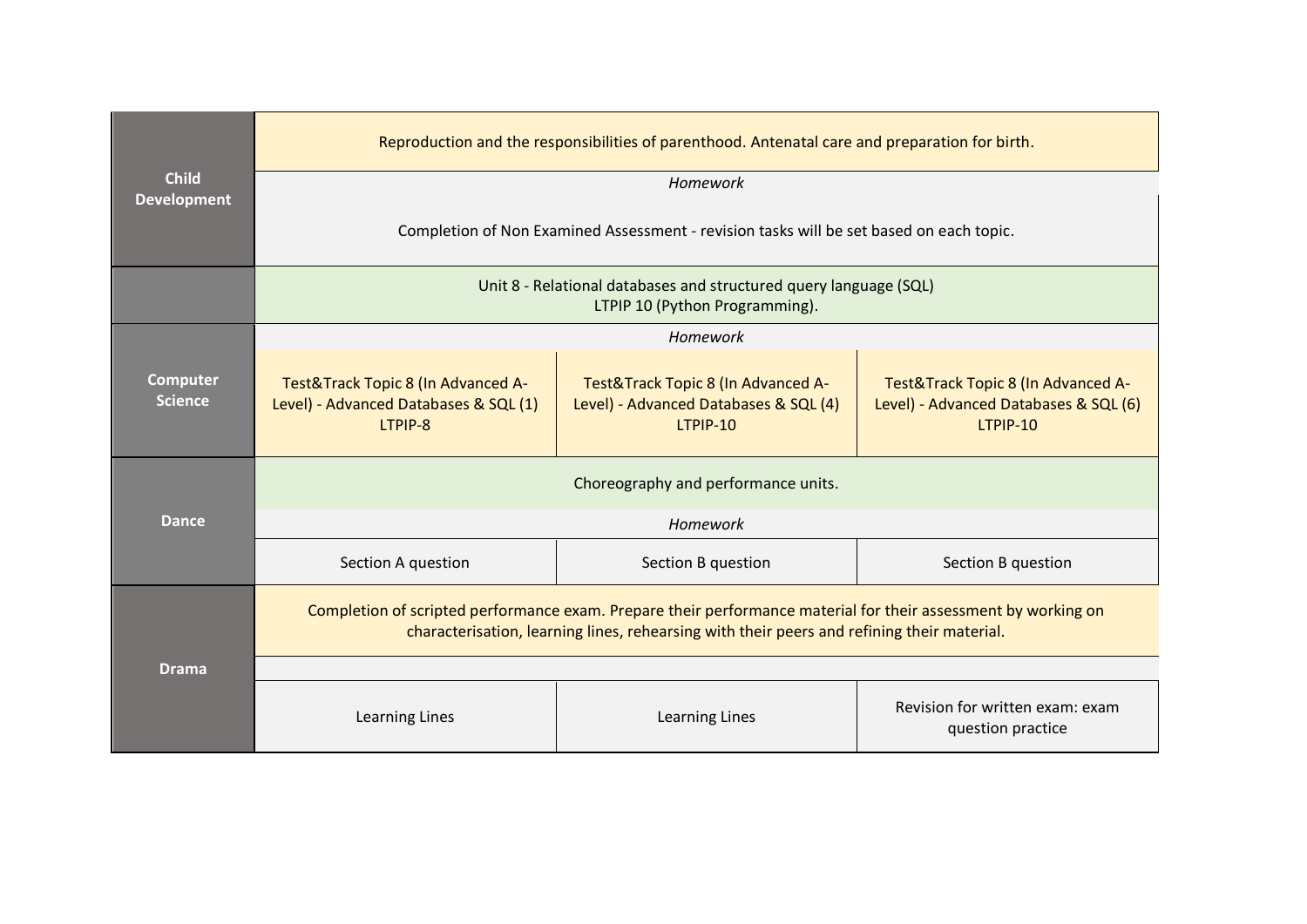| <b>English</b> | <b>Blood Brothers/Unseen poetry</b>                                                                    |           |                                                                |           |                                  |  |  |
|----------------|--------------------------------------------------------------------------------------------------------|-----------|----------------------------------------------------------------|-----------|----------------------------------|--|--|
|                | Homework                                                                                               |           |                                                                |           |                                  |  |  |
|                | Oak Academy                                                                                            | Exam prep | Knowledge prep                                                 | Exam prep | Knowledge prep                   |  |  |
|                | Pupils will complete their food practical exam this half term and complete the Non-Examined Assessment |           |                                                                |           |                                  |  |  |
| Food           |                                                                                                        |           | Homework                                                       |           |                                  |  |  |
|                | Selection of exam questions                                                                            |           | Practicals will revise recipes linked to<br>science            |           | Revision of Science based topics |  |  |
|                | Environment/social issues/travel and tourism                                                           |           |                                                                |           |                                  |  |  |
| French         | Homework                                                                                               |           |                                                                |           |                                  |  |  |
|                | Quizlet practice and Translation                                                                       |           | Write answers on environment and<br>social issues.             |           | Revision                         |  |  |
| Geography      | Revision of Coasts, Tectonics, Rivers                                                                  |           |                                                                |           |                                  |  |  |
|                |                                                                                                        |           |                                                                |           |                                  |  |  |
|                | 9-mark practice - Tectonics                                                                            |           | Challenge of Resource Management quiz<br>and Energy worksheet. |           | Coasts revision                  |  |  |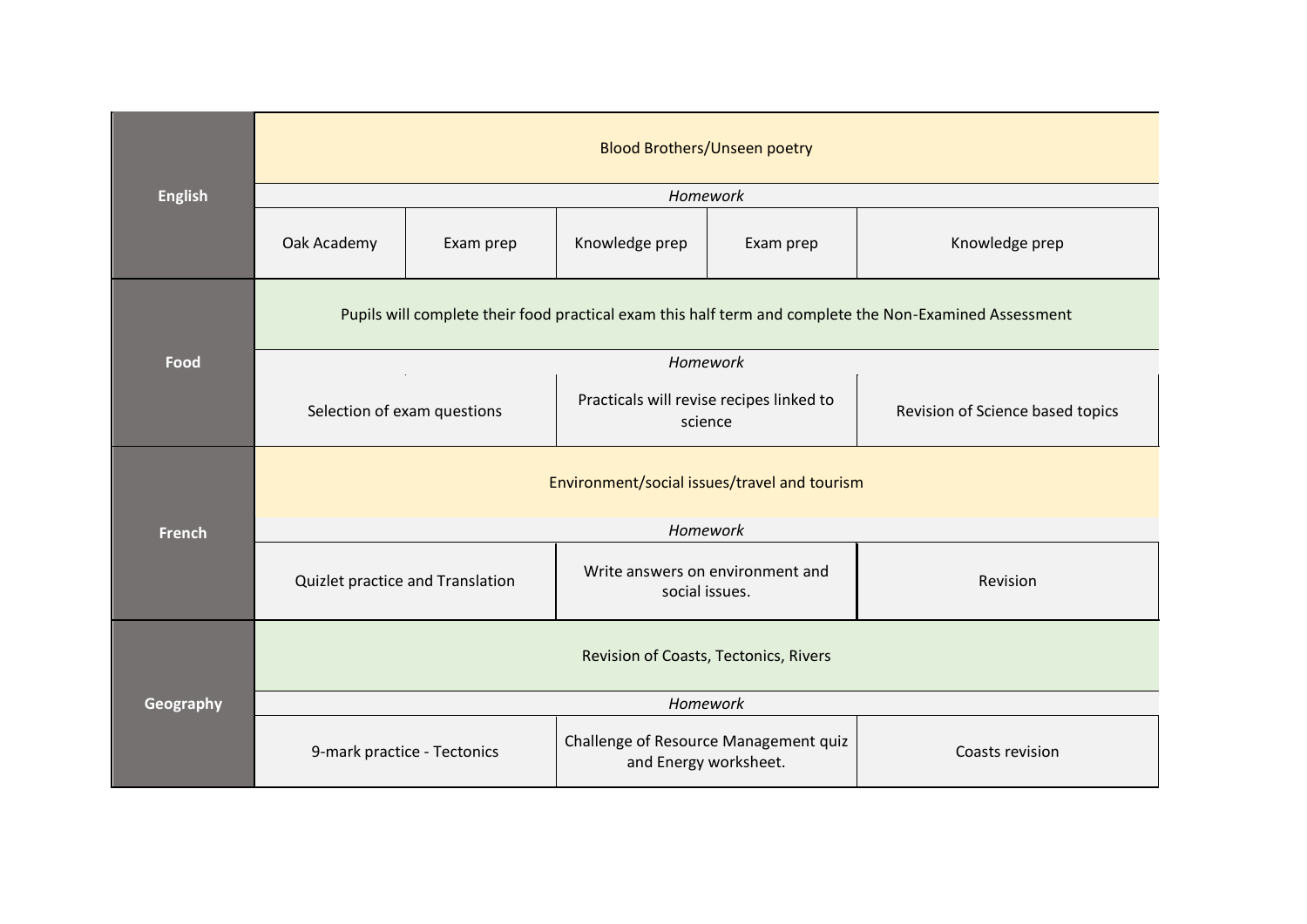| <b>Graphics</b>                  | <b>NEA Coursework</b>                                                                                                                                  |                                                                    |                                                                           |  |  |  |
|----------------------------------|--------------------------------------------------------------------------------------------------------------------------------------------------------|--------------------------------------------------------------------|---------------------------------------------------------------------------|--|--|--|
|                                  | Homework                                                                                                                                               |                                                                    |                                                                           |  |  |  |
|                                  | Completion of coursework tasks. A range of independent creative design tasks.                                                                          |                                                                    |                                                                           |  |  |  |
|                                  | Revision of Cold War; Early Elizabethan England and Weimar/Nazi Germany                                                                                |                                                                    |                                                                           |  |  |  |
| <b>History</b>                   |                                                                                                                                                        | Homework                                                           |                                                                           |  |  |  |
|                                  | Exam Question: Cold War Question 2<br>(Narrative Account)                                                                                              | Exam Question: Elizabeth Question 5c<br>(How far do you agree?)    | Exam Question: Germany Question 3a<br>(Usefulness of Sources)             |  |  |  |
|                                  | Students are completing Component 3: Effective Digital Working Practices                                                                               |                                                                    |                                                                           |  |  |  |
| <b>BTEC Tech Award</b><br>in DIT | Homework                                                                                                                                               |                                                                    |                                                                           |  |  |  |
|                                  | Communication Technologies - 4 Online<br>Knowitallninja Quizzes                                                                                        | Impact of modern technologies - 5<br>Online Knowitallninja Quizzes | Prevention and management of threats -<br>3 Online Knowitallninja Quizzes |  |  |  |
| <b>Maths Higher</b>              | Revision of key topics from the GCSE specification based on areas identified from the Y11 mock and the support material<br>released by the exam board. |                                                                    |                                                                           |  |  |  |
|                                  | Homework                                                                                                                                               |                                                                    |                                                                           |  |  |  |
|                                  | Consolidation work, quizzes, mathswatch assignments and GCSE practice papers.                                                                          |                                                                    |                                                                           |  |  |  |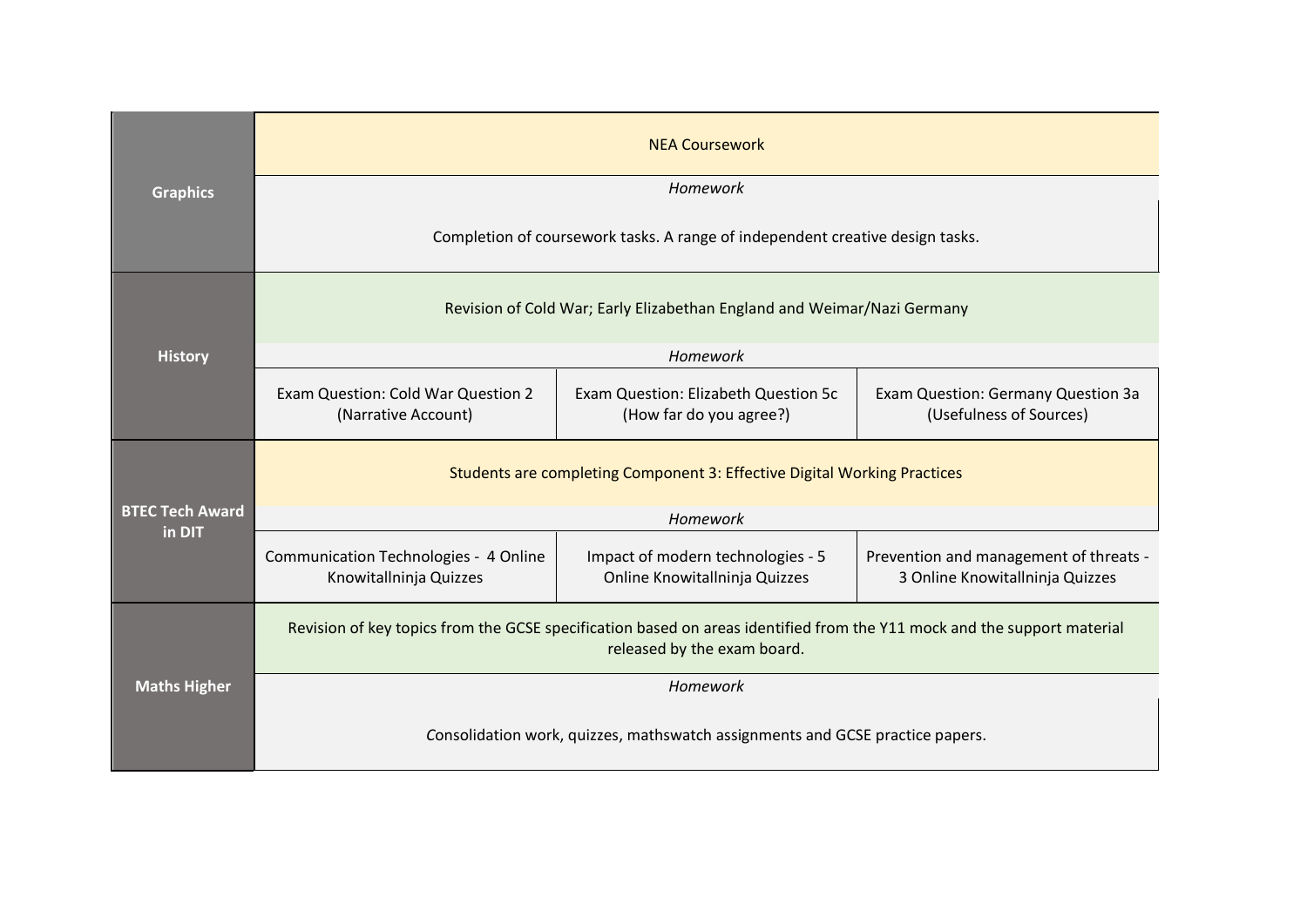|                                   | Revision of key topics from the GCSE specification based on areas identified from the Y11 mock and the support material<br>released by the exam board.                                                                                                                                           |                                                               |                                                                              |  |  |  |
|-----------------------------------|--------------------------------------------------------------------------------------------------------------------------------------------------------------------------------------------------------------------------------------------------------------------------------------------------|---------------------------------------------------------------|------------------------------------------------------------------------------|--|--|--|
| <b>Maths Crossover</b>            |                                                                                                                                                                                                                                                                                                  | Homework                                                      |                                                                              |  |  |  |
|                                   | Consolidation work, quizzes, mathswatch assignments and GCSE practice papers.                                                                                                                                                                                                                    |                                                               |                                                                              |  |  |  |
|                                   | Revision of key topics from the GCSE specification based on areas identified from the Y11 mock and the support material<br>released by the exam board.                                                                                                                                           |                                                               |                                                                              |  |  |  |
| <b>Maths</b><br><b>Foundation</b> |                                                                                                                                                                                                                                                                                                  | Homework                                                      |                                                                              |  |  |  |
|                                   | Consolidation work, quizzes, mathswatch assignments and GCSE practice papers.                                                                                                                                                                                                                    |                                                               |                                                                              |  |  |  |
|                                   | COMPONENT 3 - EXTERNAL EXAM - Create a Media Product to respond to a client brief and create an audio/moving image<br>product. Interpretation of the client's needs. Pre-production planning to demonstrate to the client how their ideas will be<br>implemented within a planned media product. |                                                               |                                                                              |  |  |  |
| <b>Media Studies</b>              | Homework                                                                                                                                                                                                                                                                                         |                                                               |                                                                              |  |  |  |
|                                   | Complete your production log for your<br>Casino Royale sequence.                                                                                                                                                                                                                                 | Prepare your storyboard and script for<br>your exam sequence. | Start work developing your ideas log and<br>planning for your exam sequence. |  |  |  |
| <b>Music</b>                      | AOS3: Rhythms of the World, focusing on areas indicated by the exam board's advanced information.                                                                                                                                                                                                |                                                               |                                                                              |  |  |  |
|                                   | Homework                                                                                                                                                                                                                                                                                         |                                                               |                                                                              |  |  |  |
|                                   | Film Music -Listening questions                                                                                                                                                                                                                                                                  | Indian Music -Listening questions                             | Concerto -Listening questions                                                |  |  |  |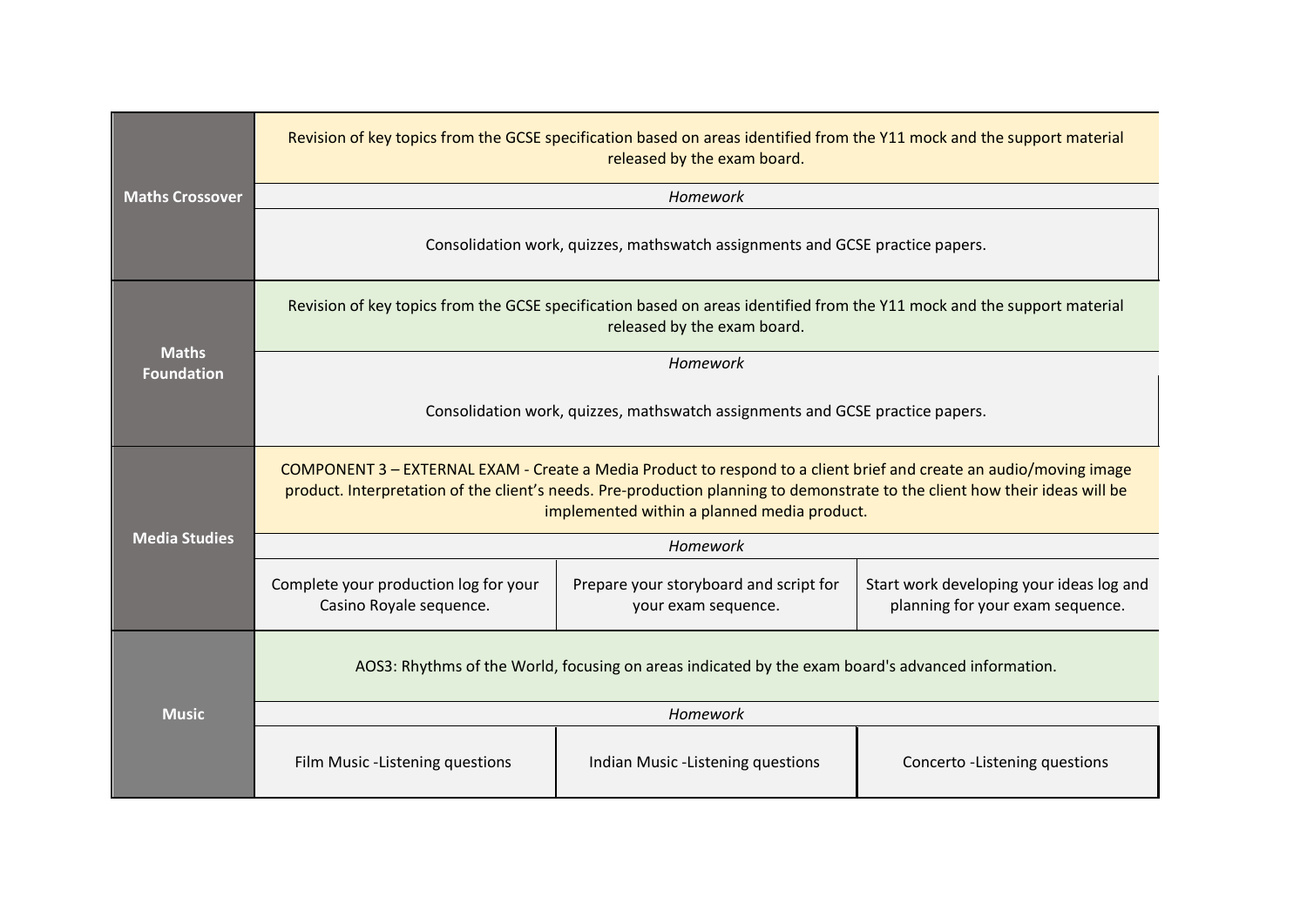| <b>PE - Core</b>      | Volleyball, Basketball, Dodgeball, Table Tennis                      |                    |                                                                                |                          |                                                                                |            |  |
|-----------------------|----------------------------------------------------------------------|--------------------|--------------------------------------------------------------------------------|--------------------------|--------------------------------------------------------------------------------|------------|--|
| PE - Qual             | <b>Assignment 2</b>                                                  |                    |                                                                                |                          |                                                                                |            |  |
|                       |                                                                      |                    | Homework                                                                       |                          |                                                                                |            |  |
|                       | Unit 2 - Assignment 1 Roles of Officials in<br>2 selected sports     |                    | Unit 2 - Assignment 2 Practical Activities<br>- Football, Netball & Basketball |                          | Unit 2 - Assignment 2 Practical Activities<br>- Football, Netball & Basketball |            |  |
|                       | Completion of the assessed course and required practicals.           |                    |                                                                                |                          |                                                                                |            |  |
| <b>Physics</b>        | Homework                                                             |                    |                                                                                |                          |                                                                                |            |  |
|                       | Seneca:<br>Mastering<br>Memory                                       | WhySci             | Seneca:<br>Consolidation                                                       | Teacher assessed<br>task | Seneca:<br>Mastering<br>Memory                                                 | WhySci     |  |
|                       | Exam preparation                                                     |                    |                                                                                |                          |                                                                                |            |  |
| <b>Product Design</b> | Homework                                                             |                    |                                                                                |                          |                                                                                |            |  |
|                       | Orthographic Projection drawing with<br>dimensions of final product. |                    | Plan of manufacture                                                            |                          | Final testing and evaluating including<br>client feedback                      |            |  |
| <b>PSHE</b>           | Pregnancy                                                            | Relationship abuse | <b>Reporting abuse</b>                                                         | <b>Sexting</b>           | Sex and the Media                                                              | Resilience |  |